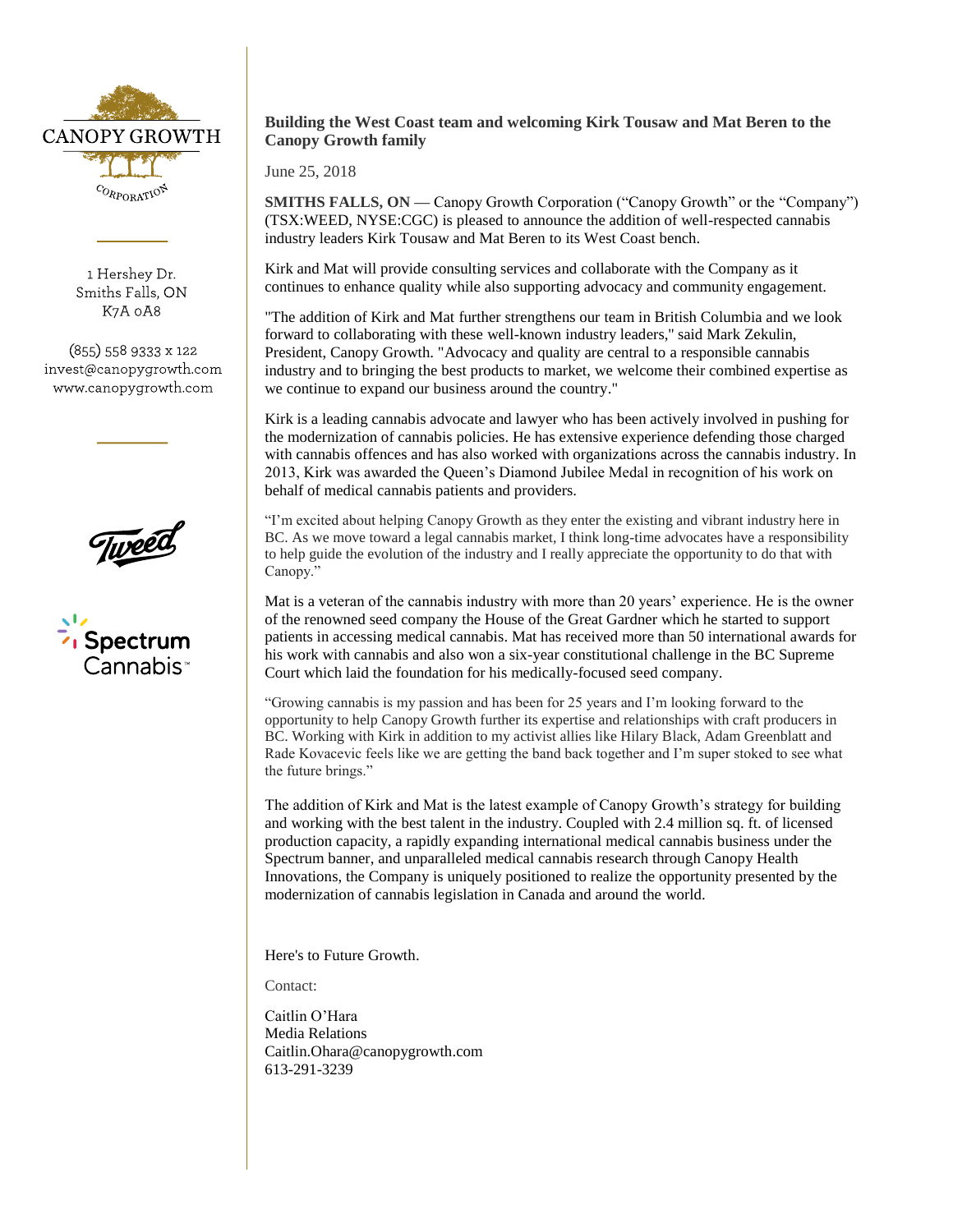Investor Relations Tyler Burns [Tyler.Burns@canopygrowth.com](mailto:Tyler.Burns@canopygrowth.com) 855-558-9333 ex 122

Director: Bruce Linton [tmx@tweed.com](mailto:tmx@tweed.com)